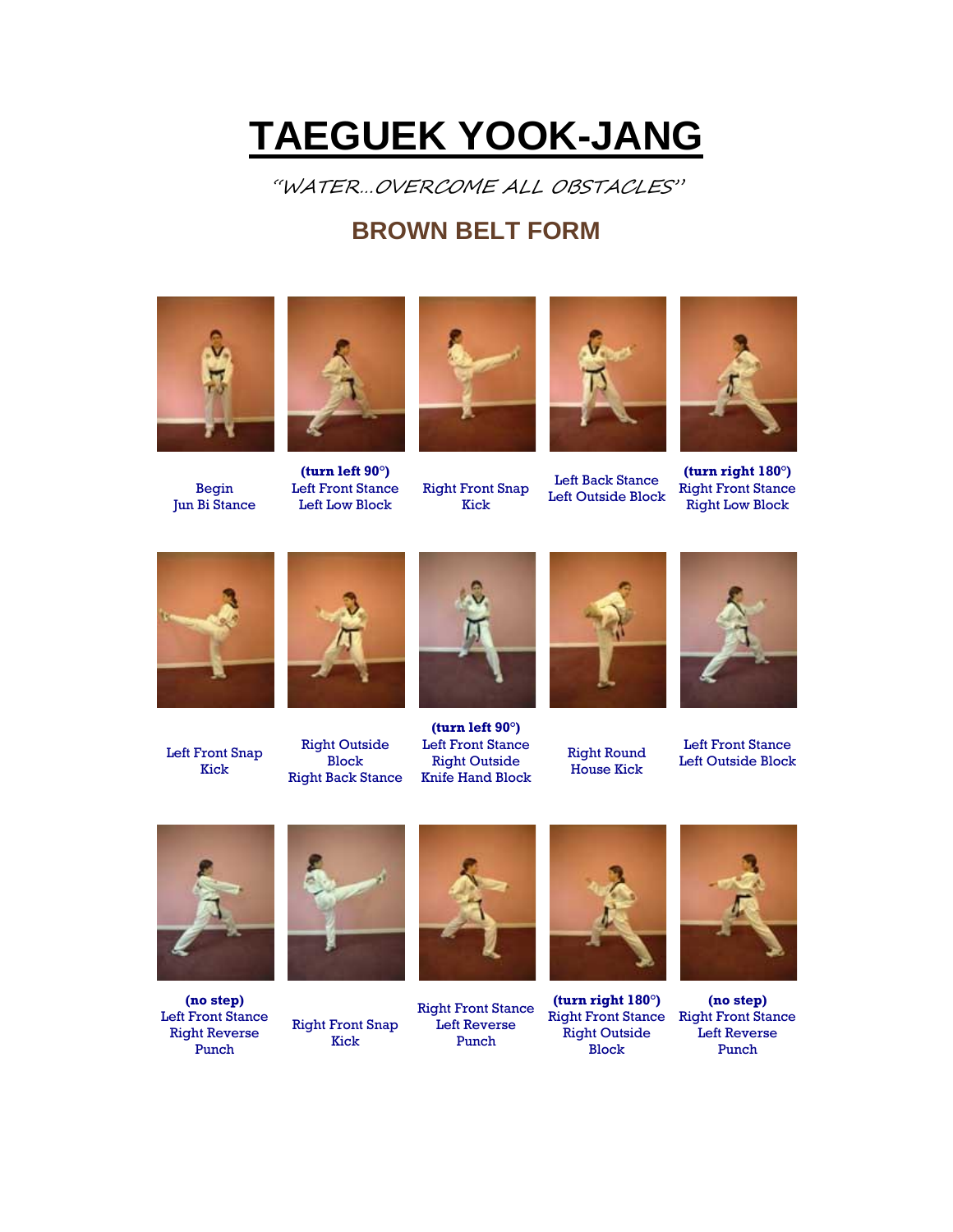





Left Front Stance Right Reverse Punch



**(turn left 90°) (Feet Together) Attention Stance (Concentration)** Double Low Block



Right Front Stance Left Knife Hand Outside Block



Left Round House Kick



**(turn right 270°)** Right Front Stance Right Low Block



Left Front Snap Kick



Right Back Stance Right Outside Block



**(turn left 180°)** Left Front Stance Left Low Block



Right Front snap Kick



Left Back Stance Left Outside Block



**(turn left 90°)** Left Back Stance Left Double Knife Hand Middle Block

**(step back)** Right Back Stance Right Double Knife Hand Middle Block



**(step back)** Left Cat Stance Left Palm Heel Block



**(shift into)** Left Front Stance Right Reverse Punch